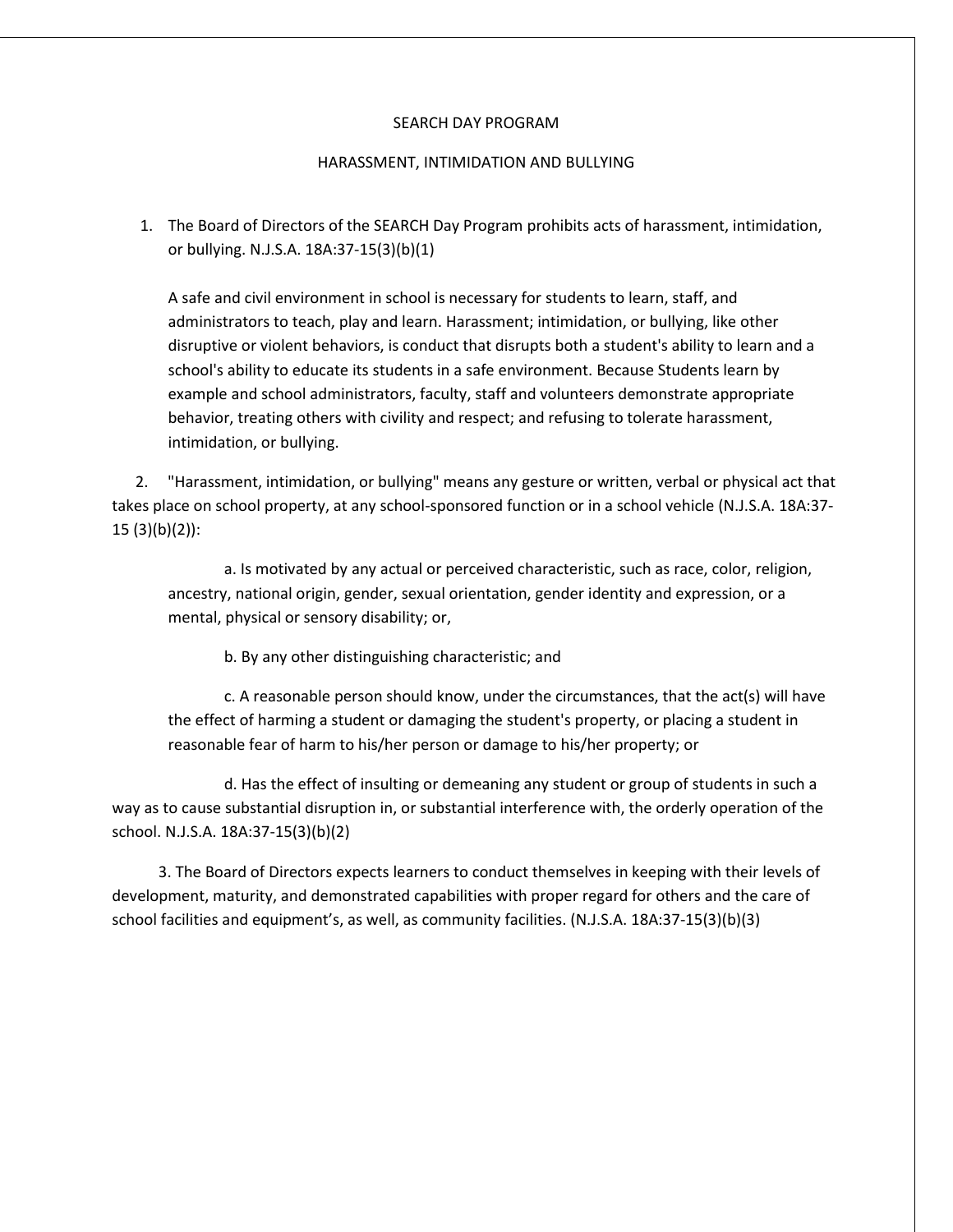4. This policy includes the motivating factors set forth in the authorizing statute (N.J.S.A. 18A:37- 14).

a. Not all acts of bullying, however, are motivated by characteristics such as the target's race, color, religion, gender or sexual orientation. Some acts of bullying are simply one child exercising power and control over another either in isolated incidents (e.g., intimidation, harassment) or patterns of harassing or intimidating behavior (e.g., bullying). Such behavior is managed according to guidelines of behavior management as described in the students' IEP or Positive Behavioral Support Plan, while keeping with their levels of development; maturity and demonstrated capabilities with a proper regard for the rights and welfare of other students and school staff, the educational purpose underlying all school activities, and the care of school, facilities and equipment.

b. Standards for student behavior must be set cooperatively through interaction among the students, parents/guardians, staff and community members, producing an atmosphere that encourages students to grow in self-discipline. The development of this atmosphere requires respect for self and others, as well as for school and community property on the part of students, staff and community members. Students will be expected to engage in, and rewarded for acceptable social behavior including, polite and helpful behavior and other behaviors that are incompatible with socially inappropriate behavior. Staff members, volunteers, and visitors should be commended for demonstrating appropriate social behavior and treating others with respect. The school community and its educational practices positively reinforce sharing, kindness, cooperation, self-discipline, good citizenship and academic success N.J.S.A. 18A:37-15(3)(b)(3)

5. The response to learners who commit one or more acts in violation of this policy should be determined based on the totality of the circumstances N.J.S.A. 18A:37-15(3)(b)(4)

 a. school administrators should consider the following factors: the developmental and maturity levels of the parties involved, the levels of harm, the surrounding circumstances, the nature of the behaviors, past incidences or past or continuing patterns of behavior, the relationships between the parties involved and the context in which the alleged incidents occurred.

 b. Responses shall be consistent with the framework of the existing Federal and State case law, statutes, regulations and policies and school policies and procedures.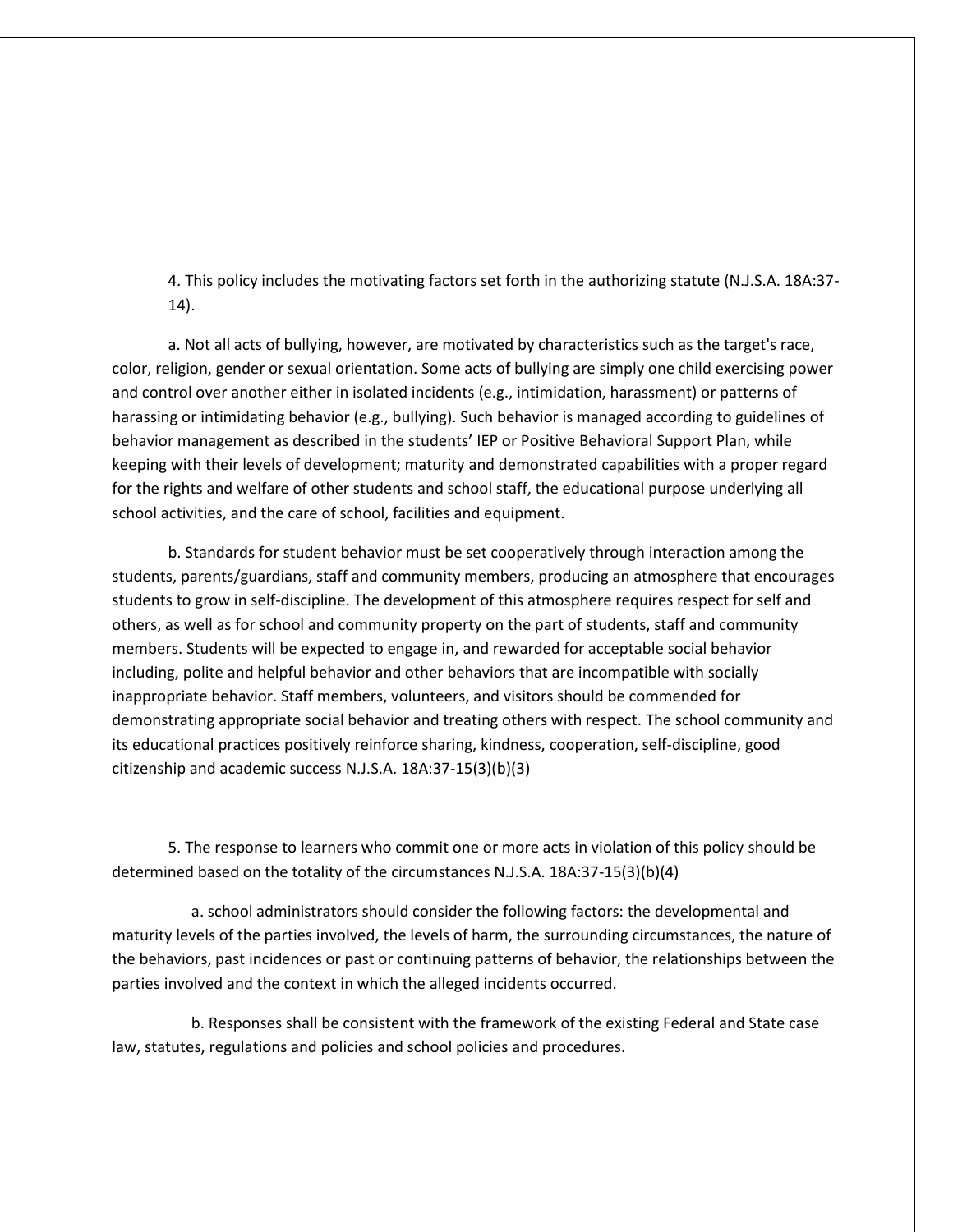c. Consequences and appropriate action may range from positive behavioral interventions up to and including suspension or expulsion.

6. The Principal or the Principal's designee is responsible for receiving complaints alleging violations of this policy. N.J.S.A. 18A:37-15(3)(b)(5)

a. All school employees are required to report alleged violations of this policy to the Principal or the Principal's designee.

b. Reports of an act of harassment, intimidation, or bullying may be made to the Principal or his/her designee and may be made anonymously; however, formal disciplinary action shall not be permitted solely on the basis of an anonymous report.

c. All other members of the school community, including students, parents, volunteers and visitors, are encouraged to report any act that may be a violation of this policy.

7. The Principal or the Principal's designee is responsible to promptly investigate reports of violations and complaints. N.J.S.A. 18A:37-15(3)(b)(6)

a. The Principal and/or the Principal's designee are responsible for determining whether an alleged act constitutes a violation of this policy.

b. The Principal and/or the Principal's designee shall conduct a prompt, thorough and complete investigation of the alleged incident.

c. The Principal and/or the Principals designee will complete a written report stating the specific nature and details of the current incident.

d. Reports will be submitted to The HIB Incident file located in the main office.

8. The Principal shall respond appropriately to validated reports NJ.S.A. 18A:37-15(3)(b)(7)

a. The Principal or designee will review completed report(s) and respond accordingly.

1. Consequences and appropriate remedial actions for students who commit an act of harassment, intimidation, or bullying are ordinarily positive behavioral interventions, but may include suspension as permitted under N.J.S.A. 18A:37-1, Discipline of Pupils.

2. Consideration will be given to the nature and circumstances of the act, the level of harm, the nature of the behavior, past incidences or past or continuing patterns of behavior, and the context in which the alleged incident(s) occurred.